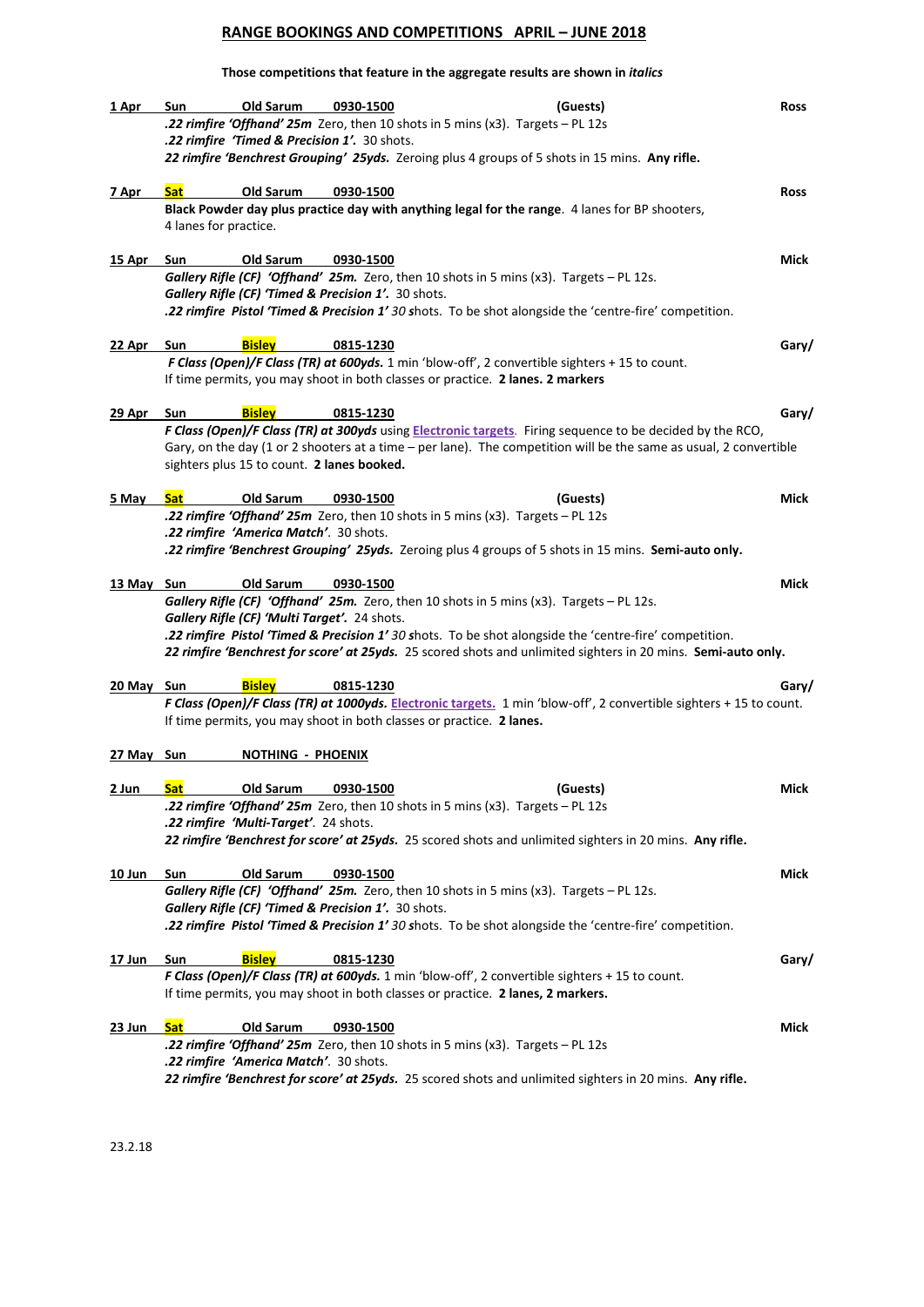## **F CLASS 300YDS CENTURY 17 DEC 2017**

| <b>Name</b>         | <b>Class</b> | <b>Rifle</b> | <b>Calibre</b> | <b>Bullet Wt</b> | <b>Score</b> | Posn           | <b>Pts</b> |
|---------------------|--------------|--------------|----------------|------------------|--------------|----------------|------------|
| Graham Downer       | F/O          | <b>RPA</b>   | .284           | 180              | 74.7         | $\mathbf{1}$   | 10         |
| Gary Jefferies      | F/TR         | SGC          | .223           | 69               | 70.5         | $\overline{2}$ | 9          |
| <b>Steve Telfer</b> | F/TR         | Sako A7      | .308           | 155              | 62.2         | 3              | 8          |
| Julian Mackie       | F/TR         | Sako TRG     | .308           | 155              | 61.2         | 4              | 7          |
| Gary Jefferies      | F/O          | <b>DCR</b>   | .243           | 105              | 59.2         | 5              |            |
| Mike Boakes         | F/TR         | Tikka        | .223           | 55               | 51.1         | 6              | 6          |
| Andrea Rankin       | F/TR         | Sabatti      | .223           | 69               | 50.1         | 7              | 5          |
| Julian Mackie       | F/TR         | SGC          | .223           | 69               | 65.3         |                | $2nd$ att  |
| F/TR                |              |              |                |                  |              |                |            |
| Gary Jefferies      | F/TR         | SGC          | .223           | 69               | 70.5         | $\mathbf{1}$   | 10         |
| <b>Steve Telfer</b> | F/TR         | Sako A7      | .308           | 155              | 62.2         | $\overline{2}$ | 9          |
| Julian Mackie       | F/TR         | Sako TRG     | .308           | 155              | 61.2         | 3              | 8          |
| Mike Boakes         | F/TR         | Tikka        | .223           | 55               | 51.1         | 4              | 7          |
| Andrea Rankin       | F/TR         | Sabatti      | .223           | 69               | 50.1         | 5              | 6          |
| Julian Mackie       | F/TR         | SGC          | .223           | 69               | 65.3         |                | $2nd$ att  |

### **McQueens**

| Name                  | <b>Score</b> | Posn      |  |  |
|-----------------------|--------------|-----------|--|--|
| <b>Gary Jefferies</b> | 50.8         | 1         |  |  |
| Julian Mackie         | 50.7         | 2         |  |  |
| Steve Telfer          | 49.7         | 3         |  |  |
| Graham Downer         | 46.1         | 4         |  |  |
| <b>Brian Biggs</b>    | 30.2         | 5         |  |  |
| Mike Boakes           | 10.0         | 6         |  |  |
| Mike Boakes           | 37.4         | $2nd$ att |  |  |

## **.22 RIMFIRE OFFHAND 25M OLD SARUM 14 JAN 2018**

| <b>Name</b>              | Top     | <b>Bottom</b> | <b>Total</b> | Posn           | Pts          |
|--------------------------|---------|---------------|--------------|----------------|--------------|
| Mick East                | 150     | 147           | 297          | $\mathbf{1}$   | 10           |
| <b>Steve Mercer</b>      | 144     | 142           | 286          | $\overline{2}$ | 9            |
| <b>Chris Dauwalder</b>   | 142     | 143           | 285          | $3=$           | 7            |
| lan Smedley              | 141     | 144           | 285          | $3=$           | 7            |
| Ed Warden                | 142     | 143           | 285          | $3=$           | 7            |
| Steve Jugg               | 142     | 139           | 281          | 6              | 5            |
| Paul Phillips            | 142     | 137           | 279          | 7              | 4            |
| Pete Smith               | 137     | 141           | 278          | 8              | 3            |
| Rod Cotton               | 144(16) | 132(14)       | 276          | $9=$           | 1.5          |
| Harry B-Jones            | 138     | 138           | 276          | $9=$           | 1.5          |
| <b>Matt Grant</b>        | 131     | 142           | 273          | 11             | $\mathbf{1}$ |
| <b>Steve Monk</b>        | 131     | 139           | 270          | $12 =$         | $\mathbf{1}$ |
| Ross Pritchard           | 139     | 131           | 270          | $12 =$         | 1            |
| James Thompson           | 129     | 141           | 270          | $12 =$         | $\mathbf{1}$ |
| Ivan Casey               | 136     | 127           | 263          | $15 =$         | $\mathbf{1}$ |
| <b>Ade Phillips</b>      | 133     | 130           | 263          | $15 =$         | 1            |
| <b>Richard Griffiths</b> | 126     | 109           | 235          | 17             | $\mathbf{1}$ |
| Rory Davis (G)           | 104     | 128           | 232          | 18             |              |
| Ed Warden                | 140     | 142           | 282          | $2nd$ att      |              |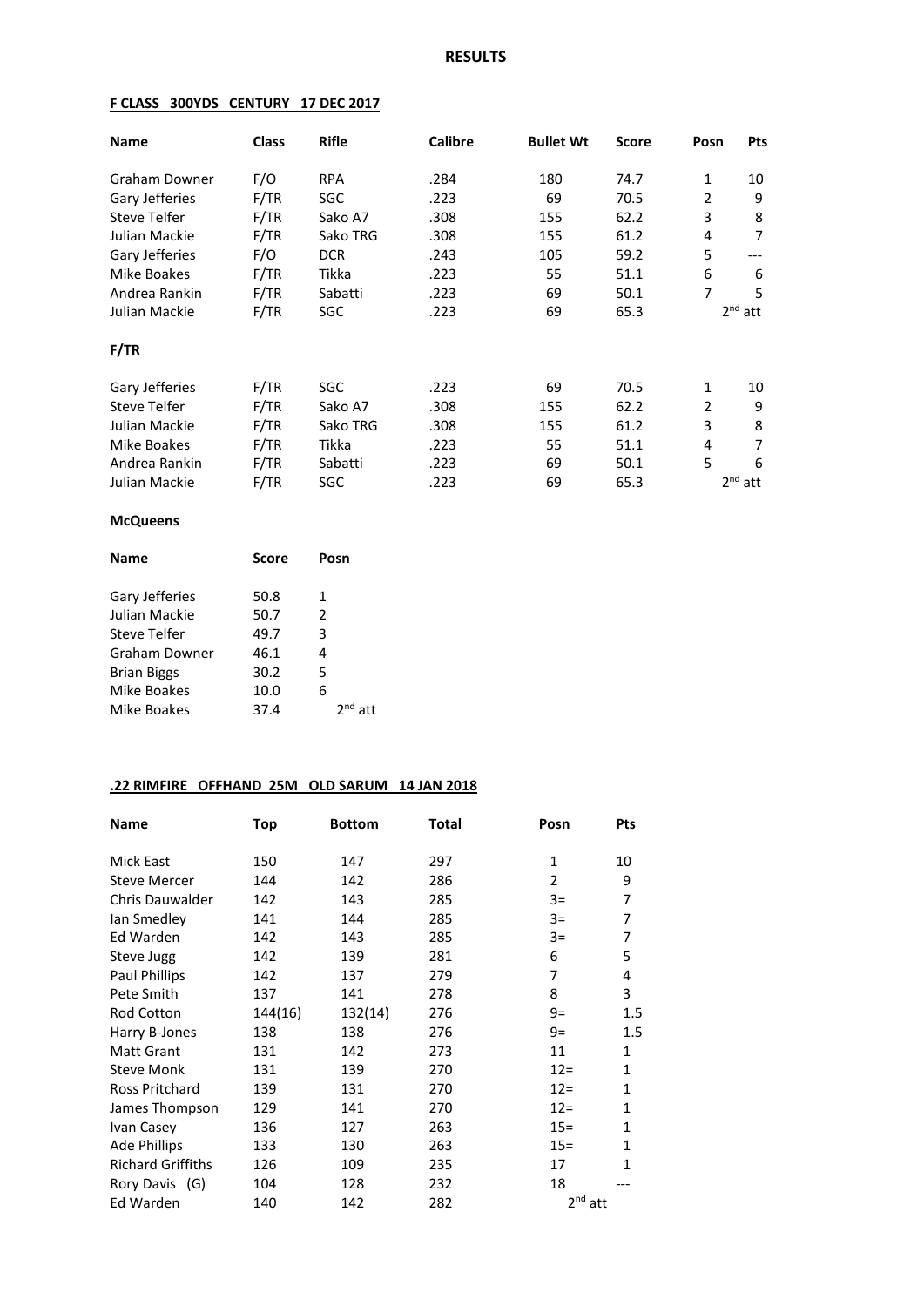## **.22 RIMFIRE 'TIMED & PRECISION 1' OLD SARUM 14 JAN 2018**

| <b>Name</b>            | <b>P1</b> | P <sub>2</sub> | P <sub>3</sub> | <b>Total</b> | Posn           | <b>Pts</b>   |
|------------------------|-----------|----------------|----------------|--------------|----------------|--------------|
| <b>Chris Dauwalder</b> | 118.6     | 120.6          | 60.5           | 298.17       | 1              | 10           |
| <b>Mick East</b>       | 119.5     | 118.4          | 60.4           | 297.13       | $\overline{2}$ | 9            |
| Steve Jugg             | 117.6     | 119.4          | 59.0           | 295.10       | $3=$           | 7.5          |
| Ian Smedley            | 116.5     | 119.4          | 60.1           | 295.10       | $3=$           | 7.5          |
| Ed Warden              | 115.2     | 119.5          | 60.4           | 294.11       | 5              | 6            |
| <b>Steve Mercer</b>    | 117.1     | 117.3          | 56.0           | 290.4        | 6              | 5            |
| Pete Smith             | 116.2     | 116.4          | 57.0           | 289.6        | 7              | 4            |
| Ross Pritchard         | 116.1     | 114.3          | 59.1           | 289.5        | 8              | 3            |
| <b>Steve Monk</b>      | 111.1     | 116.2          | 58.2           | 285.5        | 9              | 2            |
| <b>Richard Salter</b>  | 115.2     | 111.1          | 57.1           | 283.4        | 10             | $\mathbf{1}$ |
| Harry B-Jones          | 105.0     | 118.2          | 57.0           | 280.2        | 11             | 1            |
| Sam Salter             | 101.2     | 116.2          | 57.1           | 274.5        | 12             | 1            |
| <b>Nigel Casperd</b>   | 106.0     | 112.2          | 54.0           | 272.2        | 13             | 1            |
| Paul Phillips          | 115.2     | 113.3          | 39.0           | 267.5        | 14             | 1            |
| <b>Matt Grant</b>      | 105.2     | 103.2          | 56.1           | 264.5        | 15             | 1            |
| Rory Davis (G)         | 111.2     | 100.0          | 50.1           | 261.3        | 16             |              |
| <b>Pistol</b>          |           |                |                |              |                |              |
| Steve Jugg             | 104.0     | 104.1          | 56.2           | 264.3        | $\mathbf{1}$   |              |
| Ian Smedley            | 96.1      | 102.0          | 57.1           | 255.2        | 2              |              |
| <b>Paul Phillips</b>   | 105.0     | 88.0           | 46.0           | 239.0        | 3              |              |

### **.22 RIMFIRE BENCHREST GROUPING 25M OLD SARUM 14 JAN 2018 Any Rifle**

| <b>Name</b>            | Rifle       | Ammo                          | Gp1   | G <sub>p</sub> 2 | Gp3   | Gp4   | Agg    | Posn | <b>Pts</b> |
|------------------------|-------------|-------------------------------|-------|------------------|-------|-------|--------|------|------------|
| Mick East              | BSA Int Mk2 | SK Rifle Match                | 0.096 | 0.125            | 0.139 | 0.129 | 0.1222 |      | 10         |
| <b>Chris Dauwalder</b> | Anschutz 54 | Elev Match                    | 0.164 | 0.169            | 0.226 | 0.096 | 0.1637 |      | 9          |
| Ross Pritchard         | Anschutz 54 | RWS Match                     | 0.278 | 0.081            | 0.183 | 0.158 | 0.1750 | 3    | -8         |
| Harry B-Jones          |             | Tac Inn 10/22 SK Pistol Match | 0.536 | 0.242            | 0.325 | 0.278 | 0.3452 | 4    |            |

### **.22 RIMFIRE 'AMERICA MATCH' OLD SARUM 20 JAN 2018**

| <b>Name</b>            | Top | Centre | <b>Bottom</b> | Total | Posn | <b>Pts</b> |
|------------------------|-----|--------|---------------|-------|------|------------|
| Mick East              | 96  | 96     | 97            | 289   |      | 10         |
| <b>Matt Mercer</b>     | 98  | 97     | 93            | 288   | 2    | 9          |
| <b>Steve Mercer</b>    | 96  | 95     | 93            | 284   | 3    | 8          |
| <b>Rod Cotton</b>      | 89  | 86     | 90            | 265   | 4    | 7          |
| Ross Pritchard         | 90  | 85     | 87            | 262   | 5    | 6          |
| <b>Chris Dauwalder</b> | 82  | 90     | 85            | 257   | 6    | 5          |

### **GALLERY RIFLE (CF) 'AMERICA MATCH' OLD SARUM 20 JAN 2018**

| <b>Name</b>            | Top | Centre | <b>Bottom</b> | Total | Posn | <b>Pts</b> |
|------------------------|-----|--------|---------------|-------|------|------------|
| <b>Matt Mercer</b>     | 98  | 89     | 94            | 281   | 1    | 10         |
| <b>Steve Mercer</b>    | 97  | 92     | 91            | 280   | 2    | 9          |
| Mick East              | 96  | 83     | 87            | 266   | 3    | 8          |
| <b>Chris Dauwalder</b> | 86  | 87     | 82            | 255   | 4    |            |
| Ross Pritchard         | 89  | 85     | 76            | 250   | 5    | 6          |
| Lloyd Davy             | 78  | 71     | 78            | 227   | 6    | 5          |
| <b>Rod Cotton</b>      | 66  | 54     | 60            | 174   |      | 4          |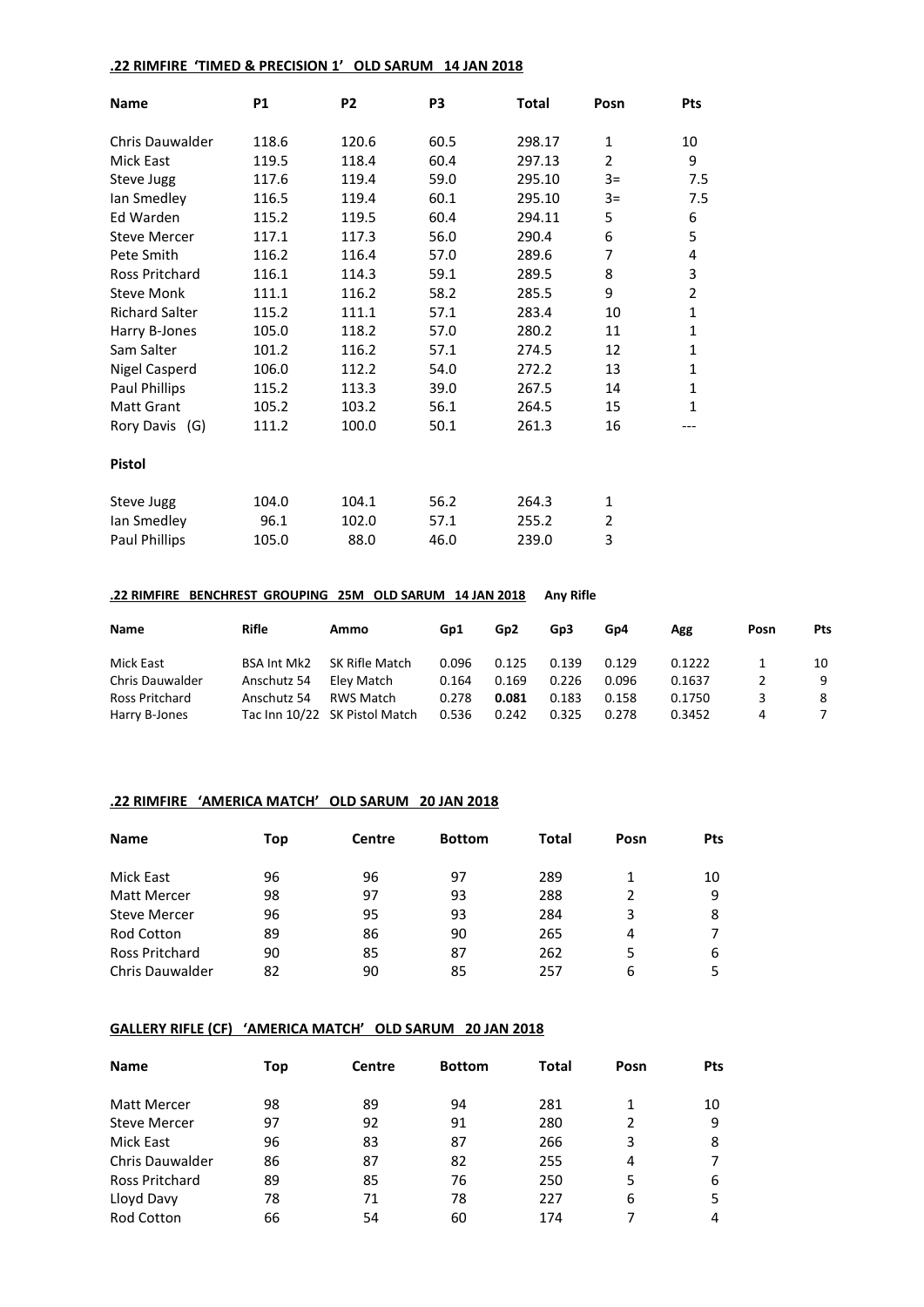### **.22 RIMFIRE BENCHREST GROUPING 25M OLD SARUM 20 JAN 2018 Any Rifle**

| <b>Name</b>            | Rifle              | Ammo             | Gp1   | Gp <sub>2</sub> | Gp3   | Gp4   | Agg    | Posn | <b>Pts</b> |
|------------------------|--------------------|------------------|-------|-----------------|-------|-------|--------|------|------------|
| <b>Chris Dauwalder</b> | Anschutz 54        | SK Standard Plus | 0.157 | 0.145           | 0.096 | 0.098 | 0.1240 |      | 10         |
| Ross Pritchard         | Anschutz 54        | RWS Match        | 0.095 | 0.167           | 0.192 | 0.151 | 0.1513 |      | 9          |
| Mick East              | <b>BSA Int Mk2</b> | SK Rifle Match   | 0.205 | 0.153           | 0.166 | 0.140 | 0.1660 |      | 8          |

### **GALLERY RIFLE (CF) OFFHAND 25M OLD SARUM 28 JAN 2018**

| Name                   | Top<br>Total<br><b>Bottom</b> |     | Posn | Pts            | <b>Sights</b> |       |
|------------------------|-------------------------------|-----|------|----------------|---------------|-------|
| <b>Mick East</b>       | 146                           | 146 | 292  | 1              | 10            | Scope |
| Pete Smith             | 143                           | 141 | 284  | $\overline{2}$ | 9             | Scope |
| lan Smedley            | 138                           | 139 | 277  | 3              | 8             | Scope |
| Ed Warden              | 140                           | 131 | 271  | 4              | 7             | Scope |
| <b>Ross Pritchard</b>  | 120                           | 136 | 256  | 5              | 6             | Scope |
| Jason Slater           | 129                           | 125 | 254  | 6              | 5             | Scope |
| Rod Cotton             | 123                           | 128 | 251  | $7=$           | 3             | Iron  |
| <b>Chris Dauwalder</b> | 124                           | 127 | 251  | $7=$           | 3             | Scope |
| Ade Phillips           | 123                           | 128 | 251  | $7=$           | 3             | Scope |
| Julian Mackie          | 119                           | 131 | 250  | 10             | 1             | Iron  |
| <b>Brian Biggs</b>     | 124                           | 125 | 249  | 11             | $\mathbf{1}$  | Iron  |
| Paul Phillips          | 124                           | 123 | 247  | 12             | 1             | Iron  |
| Andrea Rankin          | 125                           | 125 | 250  |                | .22 rimfire   |       |
| <b>Iron Sights</b>     |                               |     |      |                |               |       |
| <b>Rod Cotton</b>      | 123                           | 128 | 251  | $\mathbf{1}$   | 10            |       |
| Julian Mackie          | 119                           | 131 | 250  | $\overline{2}$ | 9             |       |
| <b>Brian Biggs</b>     | 124                           | 125 | 249  | 3              | 8             |       |
| <b>Paul Phillips</b>   | 124                           | 123 | 247  | 4              | 7             |       |

### **GALLERY RIFLE (CF) 'MULTI-TARGET' OLD SARUM 28 JAN 2018**

| Name                   | Left | <b>Right</b> | Total  | Posn           | Pts          | <b>Sights</b> |
|------------------------|------|--------------|--------|----------------|--------------|---------------|
| lan Smedley            | 55.3 | 58.9         | 113.12 | $\mathbf{1}$   | 10           | Scope         |
| Pete Smith             | 55.5 | 56.7         | 111.12 | 2              | 9            | Scope         |
| Mick East              | 54.2 | 56.3         | 110.5  | 3              | 8            | Scope         |
| <b>Richard Clapp</b>   | 52.2 | 55.4         | 107.6  | 4              | 7            | Scope         |
| Julian Mackie          | 52.1 | 54.3         | 106.4  | 5              | 6            | Scope         |
| <b>Paul Phillips</b>   | 50.3 | 51.4         | 101.7  | 6              | 5            | Iron          |
| <b>Ade Phillips</b>    | 46.1 | 52.2         | 98.3   | 7              | 4            | Scope         |
| Rod Cotton             | 49.2 | 47.2         | 96.4   | 8              | 3            | Iron          |
| <b>Chris Dauwalder</b> | 37.0 | 50.3         | 87.3   | 9              | 2            | Iron          |
| Ross Pritchard         | 49.5 | 36.2         | 85.7   | 10             | $\mathbf{1}$ | Scope         |
| Sam Salter             | 46.0 | 36.1         | 82.1   | 11             | 1            | Scope         |
| Ivan Casey             | 40.0 | 34.1         | 74.1   | 12             | 1            | Iron          |
| <b>Brian Biggs</b>     | 50.2 | 47.2         | 97.4   |                | .22 rimfire  |               |
| Ivan Casey             | 46.3 | 52.2         | 98.5   | $2nd$ att      |              | Iron          |
| Ade Phillips           | 44.1 | 33.3         | 77.4   | $2nd$ att      |              | Scope         |
| <b>Iron Sights</b>     |      |              |        |                |              |               |
| <b>Paul Phillips</b>   | 50.3 | 51.4         | 101.7  | 1              | 10           |               |
| Rod Cotton             | 49.2 | 47.2         | 96.4   | $\overline{2}$ | 9            |               |
| Chris Dauwalder        | 37.0 | 50.3         | 87.3   | 3              | 8            |               |
| Ivan Casey             | 40.0 | 34.1         | 74.1   | 4              | 7            |               |
| Ivan Casey             | 46.3 | 52.2         | 98.5   | $2nd$ att      |              |               |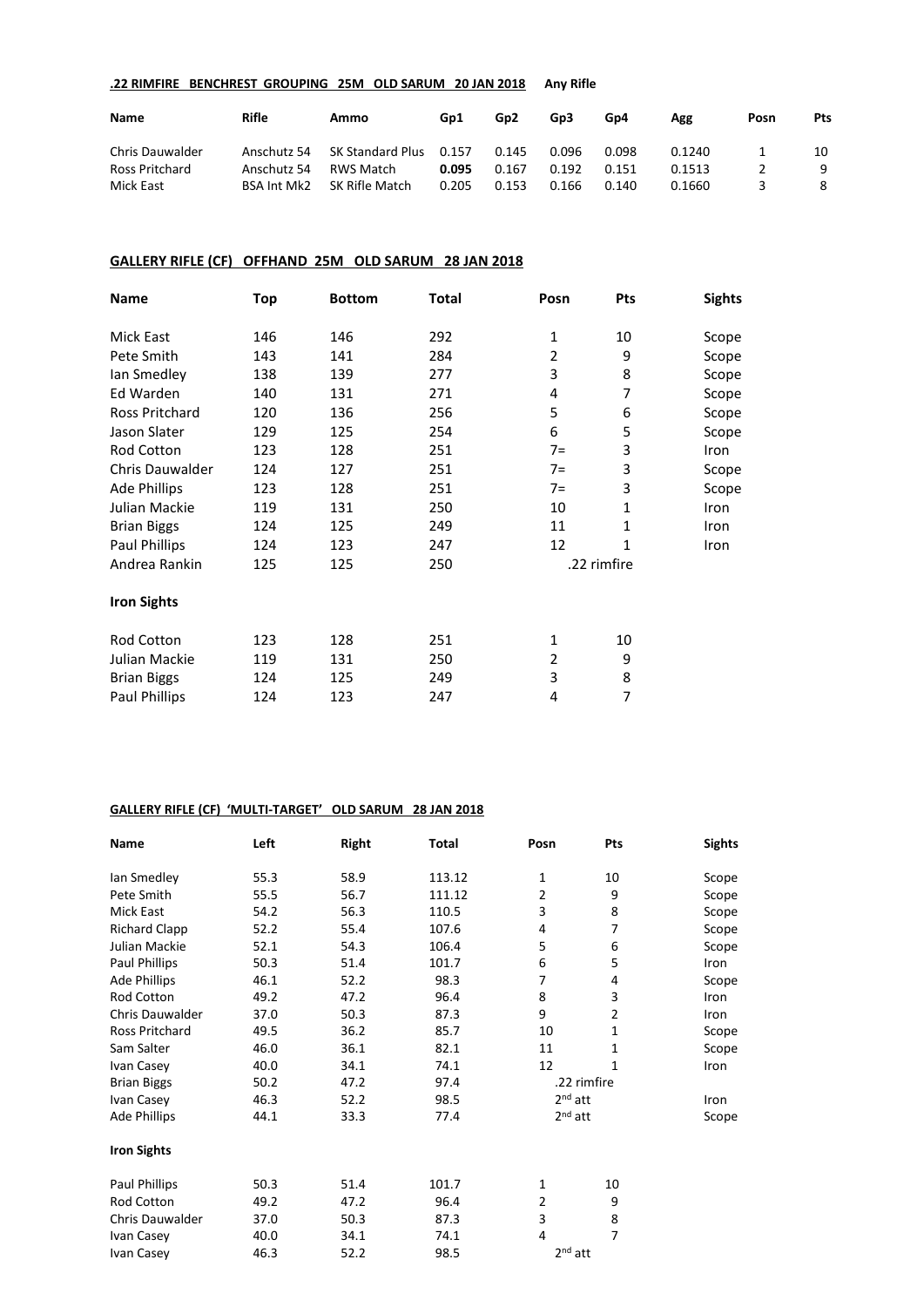#### **.22 r/f Pistol**

| Mick East              | 48.1 | 55.4 | 103.6 |   | 10 | Iron    |
|------------------------|------|------|-------|---|----|---------|
| <b>Chris Dauwalder</b> | 46.3 | 53.3 | 99.5  |   | 9  | Iron    |
| Ed Warden              | 47.3 | 45.0 | 92.3  | 3 |    | Iron    |
| Julian Mackie          | 40.0 | 49.2 | 89.2  | 4 |    | Red Dot |
| Paul Phillips          | 44.2 | 44.1 | 88.3  | 5 | 6  | Iron    |
| Pete Smith             | 44.1 | 40.1 | 84.2  | 6 |    | Iron    |
| Ian Smedley            | 44.2 | 34.1 | 78.3  |   | 4  | Iron    |

#### **.22 RIMFIRE BENCHREST SCORE 25M OLD SARUM 28 JAN 2018 Any Rifle**

**Name Rifle Ammo Score Posn Points** Julian Mackie **Anschutz 54** 249.12 1 10 Mick East **BSA Int Mk 2** SK Rifle Match 247.13 2 9 Ross Pritchard Anschutz 54 RWS Match 247.11 3 8 Andrea Rankin BSA Int Mk 2 Eley Edge 243.4 4 Chris Dauwalder Anschutz 54 RWS Tgt Rifle 241.9 5 6 Brian Biggs BSA Int Mk 2 Eley Edge 240.4 6 5 Ivan Casey **Anschutz 54** 

#### **.22 RIMFIRE OFFHAND 25M OLD SARUM 3 FEB 2018**

| <b>Name</b>            | Top | <b>Bottom</b> | <b>Total</b> | Posn       | <b>Pts</b> |
|------------------------|-----|---------------|--------------|------------|------------|
|                        |     |               |              |            |            |
| Mick East              | 143 | 150           | 293          | 1          | 10         |
| Steve Mercer           | 143 | 144           | 287          | 2          | 9          |
| Ivan Casey             | 142 | 138           | 280          | $3=$       | 7.5        |
| Chris Dauwalder        | 139 | 141           | 280          | $3=$       | 7.5        |
| Ross Pritchard         | 134 | 141           | 275          | 5          | 6          |
| Mick East              | 138 | 133           | 271          | .22 Pistol |            |
| <b>Rod Cotton</b>      | 133 | 130           | 263          | GR(CF)     |            |
| <b>Chris Dauwalder</b> | 133 |               | 133          | .22 Pistol |            |

### **.22 RIMFIRE 'AMERICA MATCH' OLD SARUM 3 FEB 2018**

| Top | Centre | <b>Bottom</b> | Total | Posn       | <b>Pts</b> |
|-----|--------|---------------|-------|------------|------------|
| 98  | 96     | 97            | 290   |            | 10         |
| 97  | 97     | 95            | 289   | 2          | 9          |
| 96  | 93     | 94            | 283   | 3          | 8          |
| 94  | 89     | 91            | 274   | 4          |            |
| 91  | 80     | 72            | 243   | GR(CF)     |            |
| 84  | 74     | 83            | 241   | 5          | 6          |
| 81  | 57     | 66            | 204   | .22 Pistol |            |
|     |        |               |       |            |            |

#### **.22 RIMFIRE BENCHREST OLD SARUM 3 FEB 2018 Semi-auto only.**

| <b>Name</b>            | Rifle         | Ammo             | Score | Posn | <b>Points</b> |
|------------------------|---------------|------------------|-------|------|---------------|
| Harry B-Jones          | Tac Inn 10/22 | Blazer !!        | 241.7 |      | 10            |
| Mick East              | MOA 10/22     | SK Rifle Match   | 237.4 | 2    | 9             |
| <b>Chris Dauwalder</b> | Tac Inn 10/22 | <b>RWS Match</b> | 236.9 | 3    | 8             |
| Ross Pritchard         | Ruger 10/22   | Eley Club        | 233.4 | 4    | 7             |
| Ivan Casey             | Anschutz s/a  |                  | 197.2 | 5    | 6             |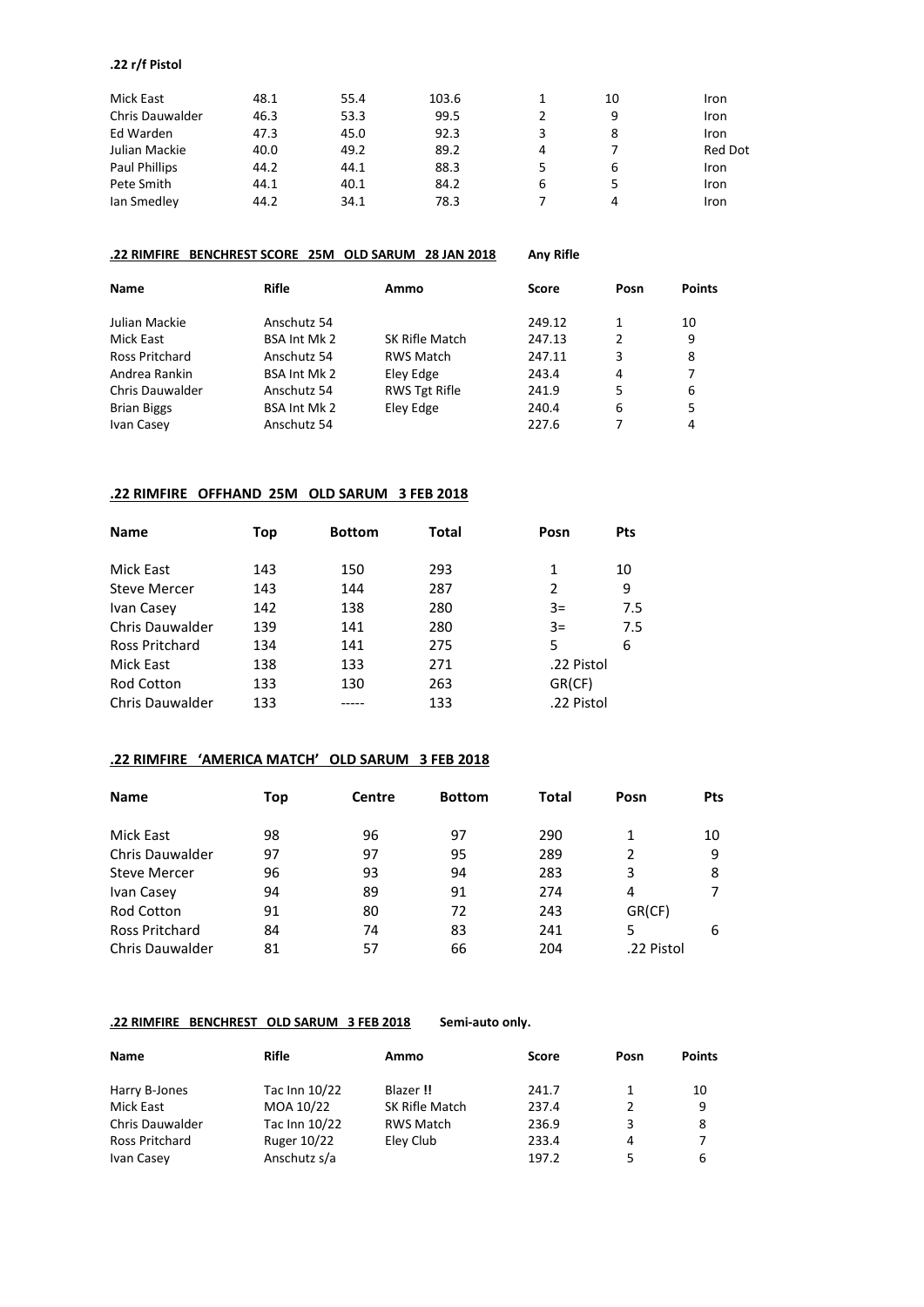### **GALLERY RIFLE (CF) OFFHAND 25M OLD SARUM 11 FEB 2018**

| Name                   | Top | <b>Bottom</b> | Total | Posn           | Pts | <b>Sights</b> |
|------------------------|-----|---------------|-------|----------------|-----|---------------|
| Mick East              | 142 | 143           | 285   | 1              | 10  | Scope         |
| <b>Brian Biggs</b>     | 132 | 142           | 274   | $\overline{2}$ | 9   | Iron          |
| Steve Jugg             | 132 | 128           | 260   | $3=$           | 7.5 | Scope         |
| Ed Warden              | 129 | 131           | 260   | $3=$           | 7.5 | Iron          |
| Peter Kiv              | 126 | 114           | 240   | 5              | 6   | Scope         |
| Mike Boakes            | 117 | 115           | 232   | 6              | 5   | Iron          |
| John Turnham           | 101 | 120           | 221   | 7              | 4   | Scope         |
| <b>Chris Dauwalder</b> | 111 | 85            | 196   | 8              | 3   | Iron          |
| Ed Warden              | 136 | 138           | 274   | $2nd$ att      |     | Scope         |
| Iron sights            |     |               |       |                |     |               |
| <b>Brian Biggs</b>     | 132 | 142           | 274   | 1              | 10  |               |
| Ed Warden              | 129 | 131           | 260   | 2              | 9   |               |
| Mike Boakes            | 117 | 115           | 232   | 3              | 8   |               |
| <b>Chris Dauwalder</b> | 111 | 85            | 196   | 4              | 7   |               |

### **GALLERY RIFLE (CF) 'TIMED & PRECISION 1' OLD SARUM 11 FEB 2018**

| <b>Name</b>            | <b>P1</b> | P <sub>2</sub> | P <sub>3</sub> | <b>Total</b> | Posn           | Pts            | <b>Sights</b> |
|------------------------|-----------|----------------|----------------|--------------|----------------|----------------|---------------|
| Mick East              | 120.7     | 119.7          | 60.4           | 299.18       | $\mathbf{1}$   | 10             | Scope         |
| Peter Kiv              | 113.2     | 117.3          | 60.3           | 290.8        | $\overline{2}$ | 9              | Scope         |
| Ed Warden              | 115.1     | 115.2          | 60.3           | 290.6        | 3              | 8              | Iron          |
| <b>Rod Cotton</b>      | 114.0     | 116.3          | 58.0           | 288.3        | 4              | 7              | Iron          |
| Sam Salter             | 111.0     | 117.3          | 57.0           | 285.3        | 5              | 6              | Scope         |
| Gary Jefferies         | 102.1     | 117.5          | 59.2           | 278.8        | 6              | 5              | Iron          |
| <b>Mike Boakes</b>     | 108.0     | 108.0          | 58.1           | 274.1        | 7              | 4              | Iron          |
| <b>Chris Dauwalder</b> | 100.1     | 112.0          | 58.1           | 270.2        | 8              | 3              | Iron          |
| <b>Richard Clapp</b>   | 100.0     | 110.2          | 54.0           | 264.2        | 9              | $\overline{2}$ | Scope         |
| Iron sights            |           |                |                |              |                |                |               |
| Ed Warden              | 115.1     | 115.2          | 60.3           | 290.6        | $\mathbf{1}$   | 10             |               |
| <b>Rod Cotton</b>      | 114.0     | 116.3          | 58.0           | 288.3        | 2              | 9              |               |
| Gary Jefferies         | 102.1     | 117.5          | 59.2           | 278.8        | 3              | 8              |               |
| Mike Boakes            | 108.0     | 108.0          | 58.1           | 274.1        | 4              | 7              |               |
| Chris Dauwalder        | 100.1     | 112.0          | 58.1           | 270.2        | 5              | 6              |               |
| <b>Pistol</b>          |           |                |                |              |                |                |               |
| <b>Chris Dauwalder</b> | 106.0     | 116.5          | 56.1           | 278.6        | 1              |                |               |
| Steve Jugg             | 106.1     | 113.1          | 58.1           | 277.3        | 2              |                |               |
| <b>Mick East</b>       | 117.4     | 115.3          | 29.1           | 261.8        | 3              |                |               |
| <b>Brian Biggs</b>     | 58.0      | 77.1           | 47.0           | 182.1        | 4              |                |               |

### **.22 RIMFIRE BENCHREST GROUPING 25M OLD SARUM 11 FEB 2018 Semi-auto only**

| Name                   | Rifle     | Ammo                           | Gp1   | Gp <sub>2</sub> | Gp3   | Gp4   | Agg    | Posn | Pts |
|------------------------|-----------|--------------------------------|-------|-----------------|-------|-------|--------|------|-----|
| Mick East              | MOA 10/22 | SK Rifle Match                 | 0.273 | 0.161           | 0.371 | 0.205 | 0.2525 |      | 10  |
| <b>Chris Dauwalder</b> |           | Tac Inn 10/22 RWS Target Rifle | 0.393 | 0.334           | 0.218 | 0.208 | 0.2883 |      | 9   |
| Katy Bacon             |           | Tac Inn 10/22 RWS Target Rifle | 0.388 | 0.448           | 0.297 | 0.368 | 0.3753 | 3    | -8  |
| Andrea Rankin          | MP 1522   | CCI Mini Mag                   | 0.637 | 1.436           | 1.744 | 0.938 | 1.1888 | 4    |     |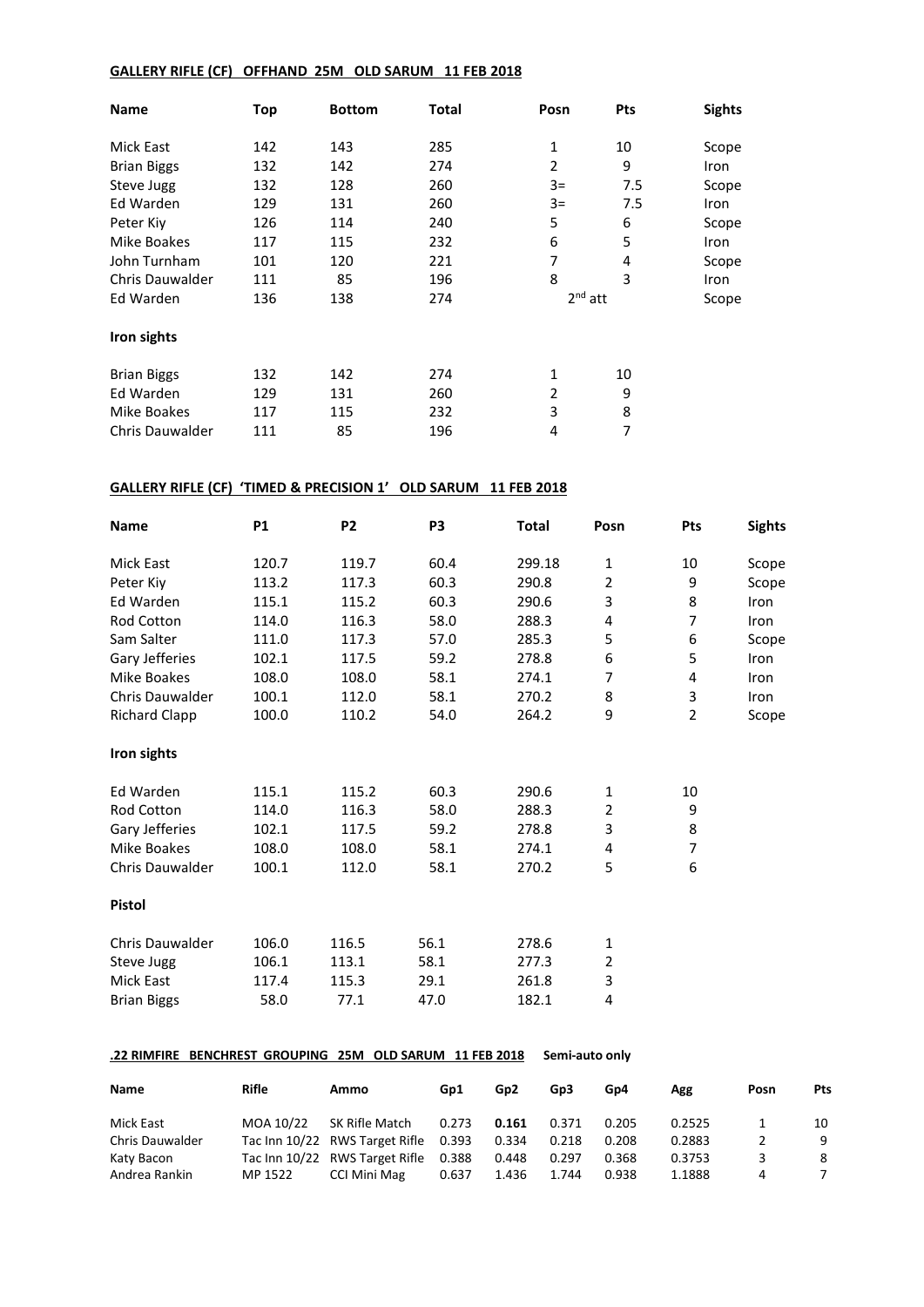## **AGGREGATE RESULTS 1 JULY 2017 – 30 JUN 2018**

| Name                   | 23 Jul         | 3 Sep          | 8 Oct |    | 12 Nov 17 Dec Total |              |
|------------------------|----------------|----------------|-------|----|---------------------|--------------|
| <b>Graham Downer</b>   | 8              | 8.5            | 10    | 10 | 10                  | 46.5         |
| Ian Smedley            | 5              | 6              | 9     | 9  |                     | 29           |
| <b>Mick East</b>       | 9              | 10             |       |    |                     | 19           |
| Gary Jefferies         | $\overline{2}$ |                |       | 8  | 9                   | 19           |
| Sam Salter             | 10             |                |       | 6  |                     | 16           |
| <b>Brian Biggs</b>     | $\mathbf{1}$   | 4              |       | 7  |                     | 12           |
| <b>Mike Boakes</b>     |                | 3              |       | 3  | 6                   | 12           |
| Andrea Rankin          | 1              | 1              |       | 4  | 5                   | 11           |
| Pete Smith             | 3              |                | 8     |    |                     | 11           |
| <b>Steve Winder</b>    |                | 8.5            |       |    |                     | 8.5          |
| <b>Ross Pritchard</b>  | $\mathbf{1}$   | $\overline{7}$ |       |    |                     | 8            |
| <b>Steve Telfer</b>    |                |                |       |    | 8                   | 8            |
| Phillip Ludgate        |                |                | 7     |    |                     | 7            |
| Julian Mackie          |                |                |       |    | $\overline{7}$      | 7            |
| Paul Storrer           | 7              |                |       |    |                     | 7            |
| Chris Dauwalder        |                |                | 6     |    |                     | 6            |
| <b>Nancy Shering</b>   | 6              |                |       |    |                     | 6            |
| Karen Armstrong        |                | 5              |       |    |                     | 5            |
| Harry Brandram-Jones   |                |                | 5     |    |                     | 5            |
| <b>Ade Phillips</b>    |                |                |       | 5  |                     | 5            |
| <b>Bruce Ellis</b>     | 4              |                |       |    |                     | 4            |
| Paul Phillips          | $\mathbf{1}$   | $\overline{2}$ |       |    |                     | 3            |
| James Thompson         | 1              |                |       |    |                     | 1            |
| <b>Matt Grant</b>      | 1              |                |       |    |                     | $\mathbf{1}$ |
| Peter Kiy              | $\mathbf{1}$   |                |       |    |                     | 1            |
| <b>Colin Armstrong</b> |                | 1              |       |    |                     | 1            |

**F Class – Open** (Best 6 to count). A total of **26** members took part in these competitions.

**F Class – T/R** (Best 6 to count). A total of **20** members took part in these competitions.

| <b>Name</b>            | 23 Jul         | 3 Sep | 8 Oct | 12 Nov | 17 Dec | <b>Total</b>   |
|------------------------|----------------|-------|-------|--------|--------|----------------|
|                        |                |       |       |        |        |                |
| lan Smedley            | 6.5            | 8     | 10    | 10     |        | 34.5           |
| <b>Mick East</b>       | 10             | 10    |       |        |        | 20             |
| Mike Boakes            |                | 6     |       | 5      | 7      | 18             |
| <b>Brian Biggs</b>     | $\mathbf{1}$   | 7     |       | 9      |        | 17             |
| Andrea Rankin          | $\mathbf{1}$   | 4     |       | 6      | 6      | 17             |
| <b>Graham Downer</b>   | 6.5            |       |       | 8      |        | 14.5           |
| Gary Jefferies         | 3              |       |       |        | 10     | 13             |
| Pete Smith             | 4              |       | 9     |        |        | 13             |
| <b>Ross Pritchard</b>  |                | 9     |       |        |        | 9              |
| Sam Salter             | 9              |       |       |        |        | 9              |
| <b>Steve Telfer</b>    |                |       |       |        | 9      | 9              |
| <b>Chris Dauwalder</b> |                |       | 8     |        |        | 8              |
| Julian Mackie          |                |       |       |        | 8      | 8              |
| <b>Nancy Shering</b>   | 8              |       |       |        |        | 8              |
| Harry Brandram-Jones   |                |       | 7     |        |        | 7              |
| <b>Ade Phillips</b>    |                |       |       | 7      |        | 7              |
| <b>Paul Phillips</b>   | 1              | 5     |       |        |        | 6              |
| <b>Bruce Ellis</b>     | 5              |       |       |        |        | 5              |
| James Thompson         | $\overline{2}$ |       |       |        |        | $\overline{2}$ |
| <b>Matt Grant</b>      | 1              |       |       |        |        | $\mathbf{1}$   |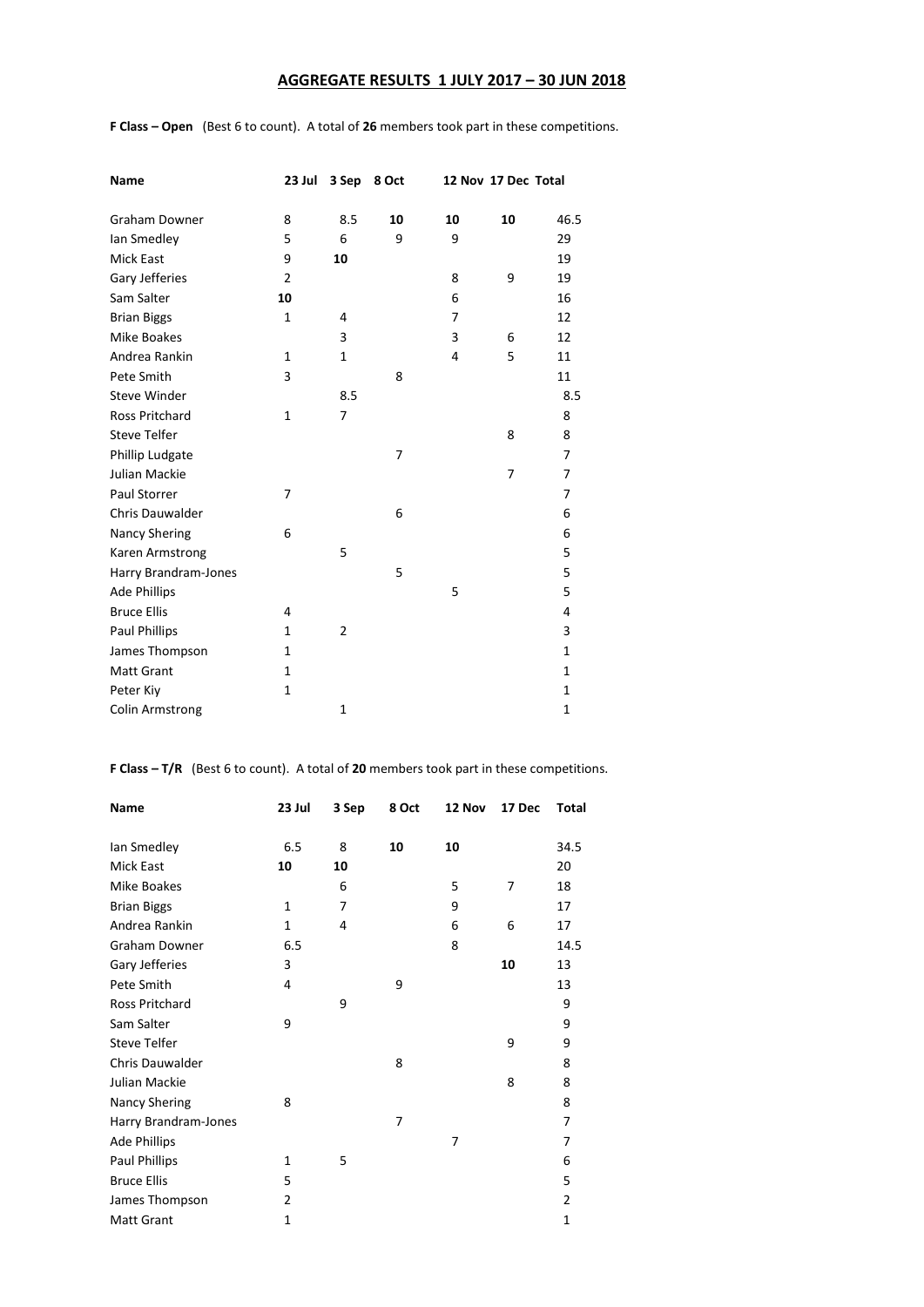| Name                     | 16 Jul         | 27 Aug         | 24 Sep         | 22 Oct                  | 14 Jan         | 3 Feb | <b>Total</b>            |
|--------------------------|----------------|----------------|----------------|-------------------------|----------------|-------|-------------------------|
| <b>Chris Dauwalder</b>   | 9              | 9              | 9.5            | 9                       | $\overline{7}$ | 7.5   | 51                      |
| <b>Mick East</b>         | 10             | 10             |                | 10                      | 10             | 10    | 50                      |
| <b>Rod Cotton</b>        |                | 8              | 8              | 5                       | 1.5            |       | 22.5                    |
| Steve Jugg               |                |                | 9.5            | 7                       | 5              |       | 21.5                    |
| John Turnham             | 7.5            | 4              | 6              | $\overline{4}$          |                |       | 21.5                    |
| <b>Steve Mercer</b>      |                |                |                |                         | 9              | 9     | 18                      |
| Jason Slater             | 7.5            | 5              | 5              |                         |                |       | 17.5                    |
| <b>Ross Pritchard</b>    | 4              | 6              |                |                         | $\mathbf{1}$   | 6     | 17                      |
| lan Smedley              |                |                |                | 8                       | 7              |       | 15                      |
| Ivan Casey               | 3              |                |                |                         | $\mathbf{1}$   | 7.5   | 11.5                    |
| Paul Phillips            |                |                |                | 6                       | 4              |       | 10                      |
| <b>Brian Biggs</b>       |                |                | $\overline{7}$ | $\overline{\mathbf{c}}$ |                |       | 9                       |
| James Thompson           | 5              | $\mathbf{1}$   |                | $\mathbf{1}$            | $\mathbf{1}$   |       | 8                       |
| <b>Graham Downer</b>     |                | $\overline{7}$ |                |                         |                |       | 7                       |
| <b>Ed Warden</b>         |                |                |                |                         | 7              |       | 7                       |
| Peter Kiy                | 6              |                |                |                         |                |       | 6                       |
| <b>Chris Blackler</b>    |                |                | 4              |                         |                |       | 4                       |
| Mike Boakes              | $\mathbf{1}$   |                | $\overline{2}$ |                         |                |       | 3                       |
| <b>Brendon Brady</b>     |                | 3              |                |                         |                |       | 3                       |
| Harold Isaac             | $\overline{2}$ |                |                | $\mathbf 1$             |                |       | 3                       |
| Dave Jamieson            |                |                | 3              |                         |                |       | $\overline{\mathbf{3}}$ |
| Pete Smith               |                |                |                |                         | 3              |       | 3                       |
| <b>Steve Telfer</b>      |                |                |                | 3                       |                |       | 3                       |
| <b>Nigel Casperd</b>     |                | $\overline{2}$ |                |                         |                |       | $\overline{2}$          |
| <b>Richard Griffiths</b> |                |                |                | $\mathbf{1}$            | $\mathbf{1}$   |       | $\overline{2}$          |
| Harry B-Jones            |                |                |                |                         | 1.5            |       | 1.5                     |
| Alan Jenkins             |                | $\mathbf{1}$   |                |                         |                |       | $\mathbf{1}$            |
| <b>Tony Butler</b>       | $\mathbf{1}$   |                |                |                         |                |       | $\mathbf{1}$            |
| Simon East               |                |                |                | $\mathbf{1}$            |                |       | $\mathbf{1}$            |
| David Shepherd           |                |                |                | $\mathbf{1}$            |                |       | $\mathbf 1$             |
| <b>Matt Grant</b>        |                |                |                |                         | $\mathbf{1}$   |       | $\mathbf{1}$            |
| <b>Steve Monk</b>        |                |                |                |                         | $\mathbf 1$    |       | $\mathbf 1$             |
| <b>Ade Phillips</b>      |                |                |                |                         | $\mathbf 1$    |       | $\mathbf{1}$            |

**.22 Rimfire – Offhand** (Best 6 to count). A total of **33** members took part in these competitions.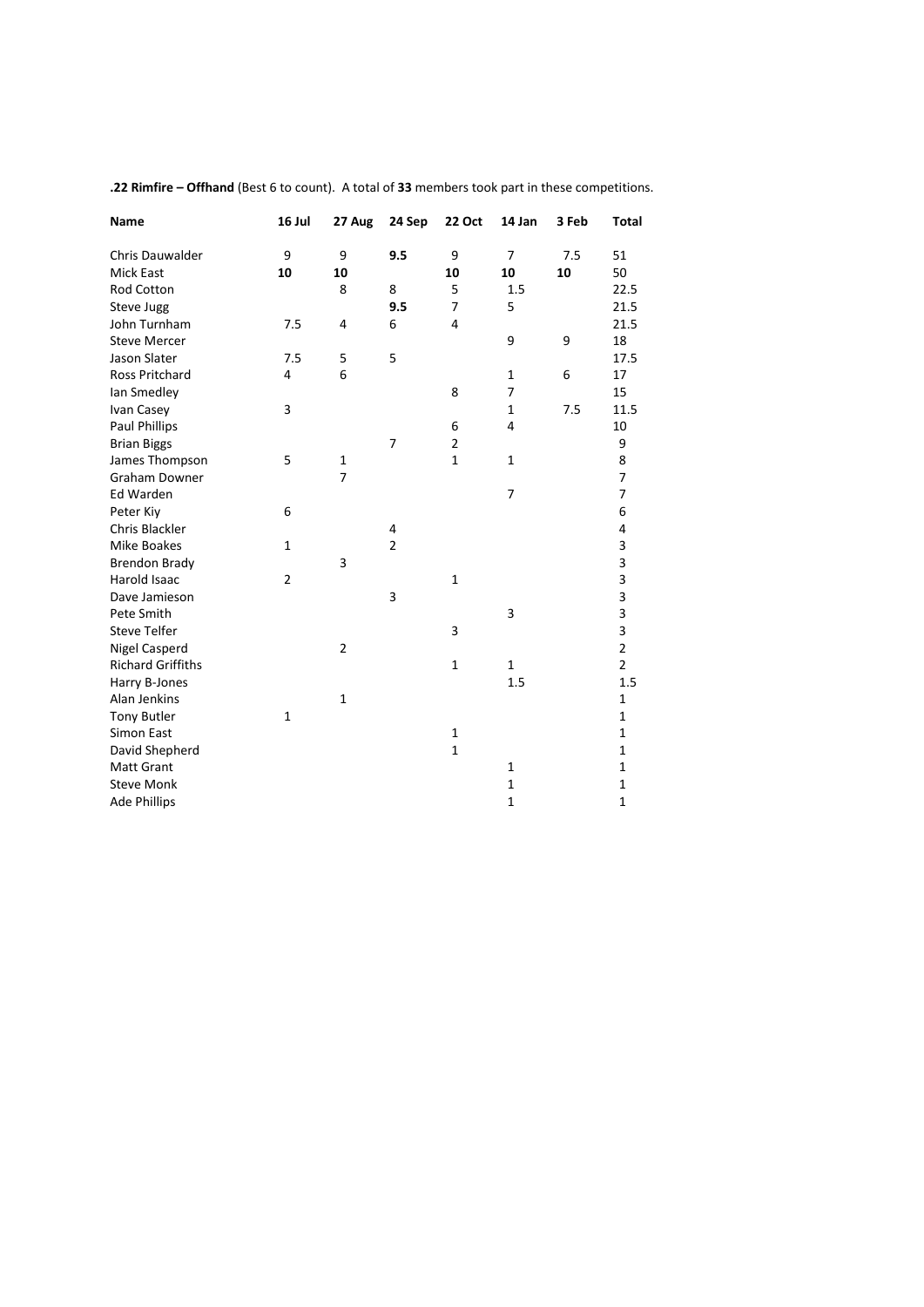|  |  |  |  | .22 Rimfire - Speed (Best 8 to count). A total of 37 members took part in these competitions. |
|--|--|--|--|-----------------------------------------------------------------------------------------------|
|--|--|--|--|-----------------------------------------------------------------------------------------------|

| <b>Name</b>           | 2 Jul          | 16 Jul         | 27 Jul         | 10 Sep         | <b>22 Oct</b> | 14 Jan         | 20 Jan  | 3 Feb          | <b>Total</b>   |
|-----------------------|----------------|----------------|----------------|----------------|---------------|----------------|---------|----------------|----------------|
| <b>Mick East</b>      | 10             | 10             | 6              | 5              | 10            | 9              | 10      | 10             | 70             |
| Chris Dauwalder       | $\overline{7}$ | 9              |                | 9              |               | 10             | 5       | 9              | 49             |
| Ed Bush               |                | 8              | 10             | 10             | 7             |                |         |                | 35             |
| Ross Pritchard        | $\mathsf 3$    | 6              | $\overline{7}$ |                |               | 3              | $\,6\,$ | 6              | 31             |
| <b>Steve Mercer</b>   | 9              |                |                |                |               | 5              | 8       | 8              | 30             |
| Sam Salter            |                | 6              | 9              | 4              | $\mathbf{1}$  | $\mathbf{1}$   |         |                | 21             |
| <b>Brian Biggs</b>    | 6              |                |                | $\overline{7}$ | 4.5           |                |         |                | 17.5           |
| Matt Mercer           | 8              |                |                |                |               |                | 9       |                | 17             |
| Ian Smedley           |                |                |                |                | 9             | 7.5            |         |                | 16.5           |
| Rod Cotton            | 5              |                | $\overline{4}$ |                |               |                | 7       |                | 16             |
| <b>Steve Jugg</b>     |                |                |                |                | 6             | 7.5            |         |                | 13.5           |
| Pete Smith            |                |                | 8              |                |               | $\overline{4}$ |         |                | 12             |
| Harold Isaac          |                | $\overline{2}$ |                | 6              | $\mathbf 2$   |                |         |                | 10             |
| Simon East            |                |                |                |                | 8             |                |         |                | 8              |
| Gary Jefferies        |                |                |                | 8              |               |                |         |                | 8              |
| <b>Richard Clapp</b>  |                |                |                | 3              | 4.5           |                |         |                | $7.5\,$        |
| James Thompson        |                | 3.5            | 3              |                | $\mathbf{1}$  |                |         |                | 7.5            |
| Ivan Casey            |                |                |                |                |               |                |         | $\overline{7}$ | 7              |
| <b>Bruce Ellis</b>    |                | 6              |                |                |               |                |         |                | $\,6\,$        |
| Ed Warden             |                |                |                |                |               | 6              |         |                | 6              |
| Lloyd Davy            |                |                | 5              |                |               |                |         |                | 5              |
| <b>Paul Phillips</b>  |                |                |                |                | 3             | $\mathbf{1}$   |         |                | $\overline{4}$ |
| Andrea Rankin         | 4              |                |                |                |               |                |         |                | 4              |
| John Turnham          |                | 3.5            |                |                |               |                |         |                | 3.5            |
| <b>Steve Monk</b>     | 1              |                |                |                |               | $\overline{2}$ |         |                | 3              |
| <b>Steve Telfer</b>   |                |                |                | $\overline{2}$ | $\mathbf 1$   |                |         |                | 3              |
| Jon McCabe            | $\overline{2}$ |                |                |                |               |                |         |                | $\overline{2}$ |
| Peter Kiy             | $\mathbf{1}$   | $\mathbf{1}$   |                |                |               |                |         |                | $\overline{2}$ |
| <b>Tony Butler</b>    | $\mathbf{1}$   | $\mathbf{1}$   |                |                |               |                |         |                | $\overline{2}$ |
| <b>Mike Boakes</b>    |                |                |                | $\mathbf{1}$   |               |                |         |                | $\mathbf{1}$   |
| Jim Smith             |                |                |                | $\mathbf{1}$   |               |                |         |                | $\mathbf 1$    |
| Elke Schaub           |                |                |                | $\mathbf 1$    |               |                |         |                | $\mathbf 1$    |
| Thomas Kulitz         |                |                |                | $\mathbf{1}$   |               |                |         |                | $\mathbf 1$    |
| <b>Richard Salter</b> |                |                |                |                |               | $\mathbf{1}$   |         |                | 1              |
| Harry B-Jones         |                |                |                |                |               | $\mathbf 1$    |         |                | 1              |
| <b>Nigel Casperd</b>  |                |                |                |                |               | $\mathbf 1$    |         |                | 1              |
| <b>Matt Grant</b>     |                |                |                |                |               | $\mathbf{1}$   |         |                | 1              |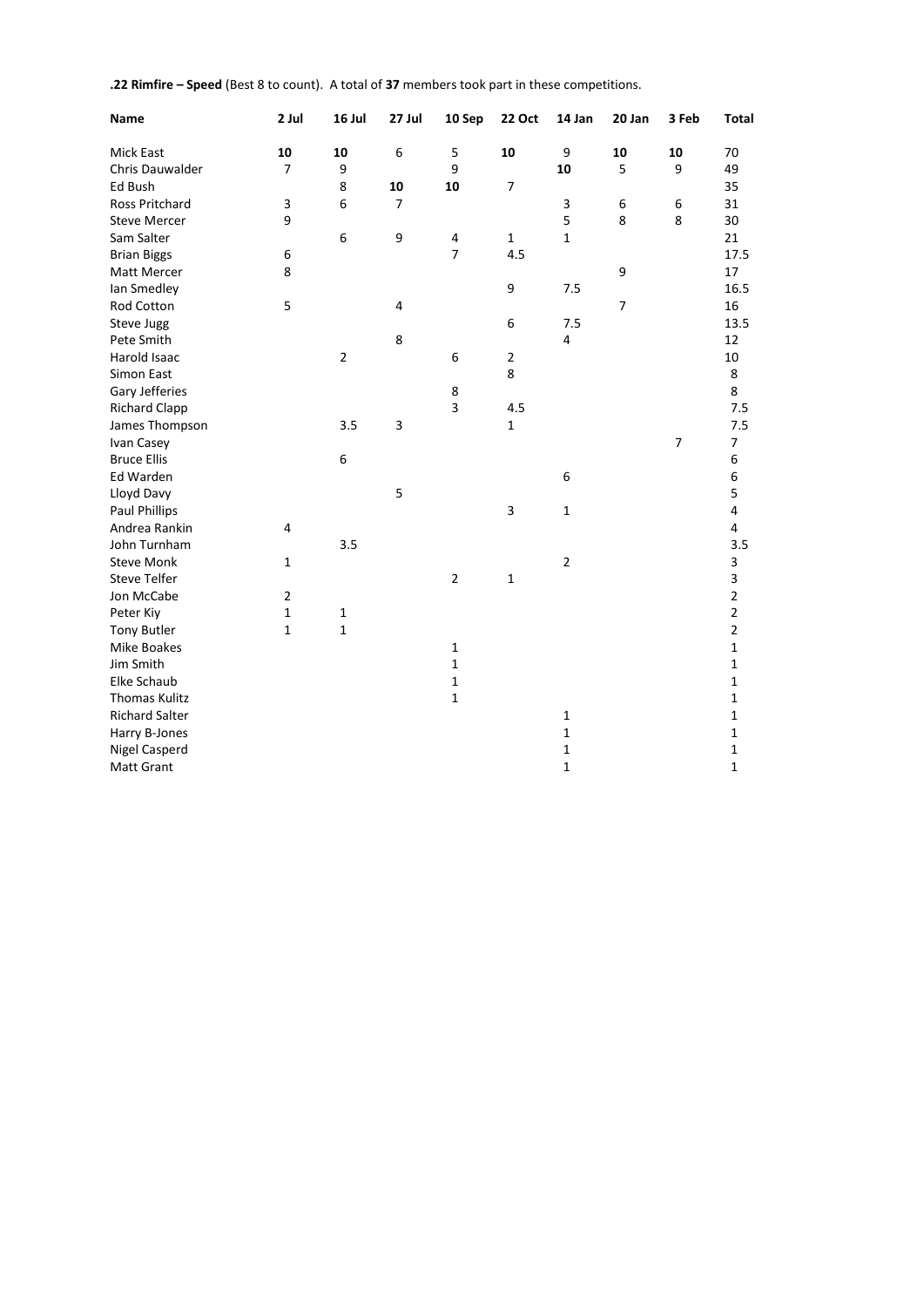| Name                     | 6 Aug        | 10 Sep         | 1 Oct          | 5 Nov          | 28 Jan         | 11Feb | <b>Total</b> |
|--------------------------|--------------|----------------|----------------|----------------|----------------|-------|--------------|
| <b>Mick East</b>         | 10           | 10             | 10             | 8              | 10             | 10    | 58           |
| <b>Brian Biggs</b>       | 7            | 8              |                | 1              | $\mathbf{1}$   | 9     | 26           |
| <b>Steve Mercer</b>      | 9            |                | 9              | 7              |                |       | 25           |
| Matt Mercer              |              |                | 7              | 9.5            |                |       | 16.5         |
| John Turnham             |              | 7              | 4              | $\mathbf{1}$   |                | 4     | 16           |
| Steve Jugg               |              |                | 8              |                |                | 7.5   | 15.5         |
| <b>Rod Cotton</b>        |              |                | 6              | 6              | 3              |       | 15           |
| <b>Ed Warden</b>         |              |                |                |                | $\overline{7}$ | 7.5   | 14.5         |
| Gary Jefferies           |              | 9              | 5              |                |                |       | 14           |
| <b>Ross Pritchard</b>    | 8            |                |                |                | 6              |       | 14           |
| Peter Kiy                | 5            |                | $\overline{2}$ |                |                | 6     | 13           |
| Harold Isaac             | 4            | 6              |                |                |                |       | 10           |
| <b>Simon East</b>        |              |                |                | 9.5            |                |       | 9.5          |
| Pete Smith               |              |                |                |                | 9              |       | 9            |
| <b>Ade Phillips</b>      |              |                |                | 5              | 3              |       | 8            |
| Ian Smedley              |              |                |                |                | 8              |       | 8            |
| Mike Boakes              |              | $\mathbf{1}$   |                | $\mathbf{1}$   |                | 5     | 7            |
| Ivan Casey               |              | $\overline{4}$ |                | 3              |                |       | 7            |
| Chris Dauwalder          |              |                |                |                | 3              | 3     | 6            |
| Simon Lagden             | 6            |                |                |                |                |       | 6            |
| Paul Sample              |              | 5              |                |                |                |       | 5            |
| Jason Slater             |              |                |                |                | 5              |       | 5            |
| <b>Steve Monk</b>        |              |                |                | $\overline{4}$ |                |       | 4            |
| Phillip Ludgate          |              |                | 3              |                |                |       | 3            |
| Sam Salter               |              | 3              |                |                |                |       | 3            |
| Alan Jenkins             | 2.5          |                |                |                |                |       | 2.5          |
| <b>Richard Griffiths</b> | 2.5          |                |                |                |                |       | 2.5          |
| <b>Steve Telfer</b>      |              | $\overline{2}$ |                |                |                |       | 2            |
| James Thompson           |              |                | $\mathbf 1$    | $\mathbf 1$    |                |       | $\mathbf 2$  |
| <b>Brendon Brady</b>     |              |                |                | $\overline{2}$ |                |       | $\mathbf 2$  |
| Andrea Rankin            | $\mathbf{1}$ |                |                |                |                |       | $\mathbf 1$  |
| <b>Thomas Kulitz</b>     |              | $\mathbf{1}$   |                |                |                |       | $\mathbf 1$  |
| <b>Richard Clapp</b>     |              |                |                | $\mathbf 1$    |                |       | $\mathbf 1$  |
| Julian Mackie            |              |                |                |                | $\mathbf{1}$   |       | $\mathbf 1$  |
| <b>Paul Phillips</b>     |              |                |                |                | $\mathbf 1$    |       | $\mathbf{1}$ |

**GR(CF) - Offhand** (Best 6 to count). A total of **35** members took part in these competitions.

**GR(CF) – Offhand – Iron Sights** (Best 6 to count). A total of **20** members took part in these competitions.

| Name                     | 6 Aug | 10 Sep | 1 Oct | 5 Nov          | 28 Jan | 11 Feb | Total          |
|--------------------------|-------|--------|-------|----------------|--------|--------|----------------|
| <b>Brian Biggs</b>       | 10    | 9      |       | 4              | 8      | 10     | 41             |
| Rod Cotton               |       |        | 10    | 10             | 10     |        | 30             |
| John Turnham             |       | 8      | 8     | 3              |        | 7      | 26             |
| Gary Jefferies           |       | 10     | 9     |                |        |        | 19             |
| <b>Mike Boakes</b>       |       | 4      |       | 5              |        | 8      | 17             |
| Ivan Casey               |       | 6      |       | 7              |        |        | 13             |
| Julian Mackie            |       |        |       |                | 9      |        | 9              |
| Ade Phillips             |       |        |       | 9              |        |        | 9              |
| James Thompson           |       |        | 7     | $\overline{2}$ |        |        | 9              |
| Ed Warden                |       |        |       |                |        | 9      | 9              |
| Alan Jenkins             | 8.5   |        |       |                |        |        | 8.5            |
| <b>Richard Griffiths</b> | 8.5   |        |       |                |        |        | 8.5            |
| <b>Steve Monk</b>        |       |        |       | 8              |        |        | 8              |
| <b>Paul Phillips</b>     |       |        |       |                | 7      |        | $\overline{7}$ |
| Andrea Rankin            | 7     |        |       |                |        |        | 7              |
| Paul Sample              |       | 7      |       |                |        |        | 7              |
| <b>Brendon Brady</b>     |       |        |       | 6              |        |        | 6              |
| Chris Dauwalder          |       |        |       |                |        | 6      | 6              |
| <b>Steve Telfer</b>      |       | 5      |       |                |        |        | 5              |
| <b>Thomas Kulitz</b>     |       | 3      |       |                |        |        | 3              |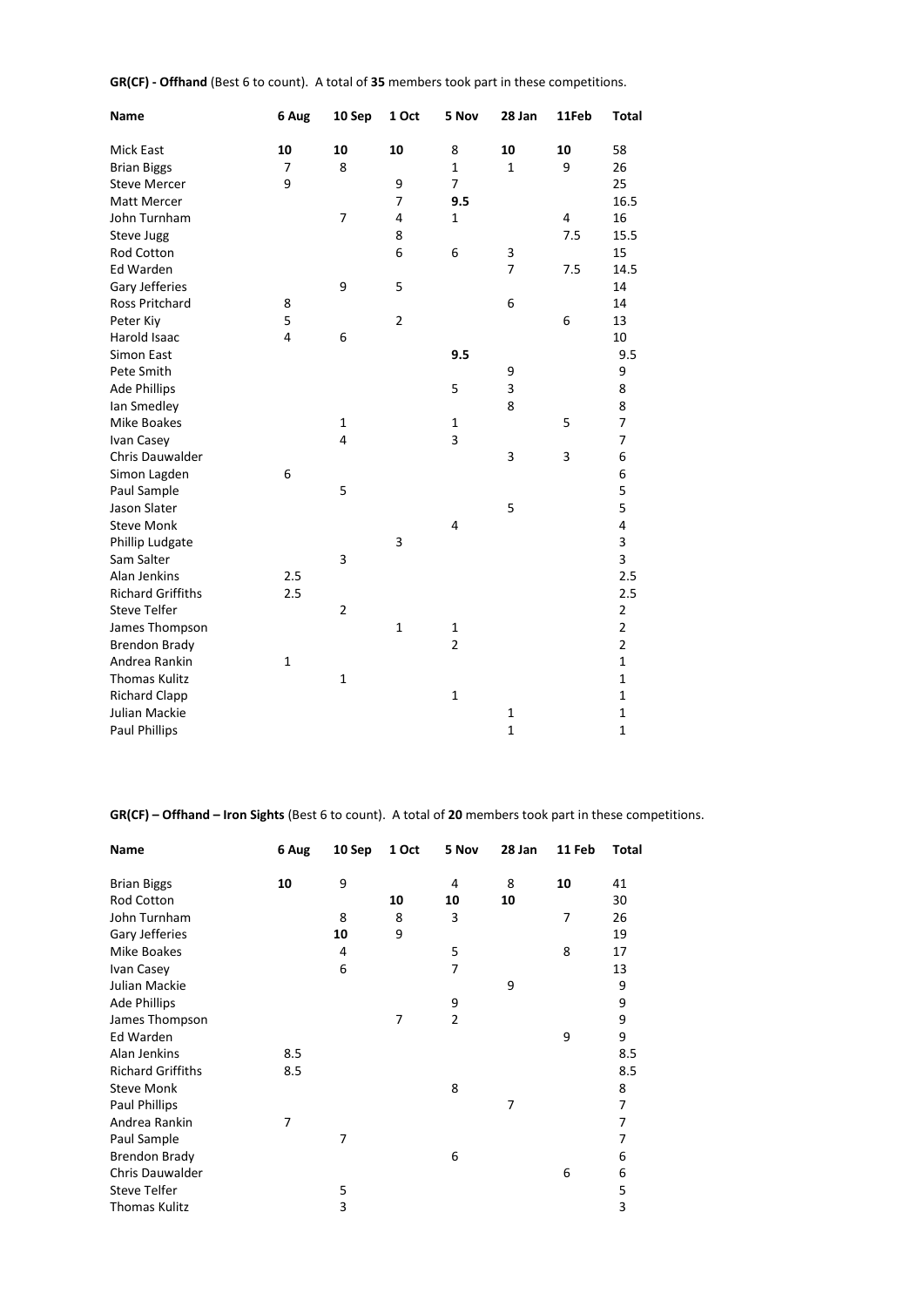| Name                   | 2 Jul          | 6 Aug | 1 Oct        | 5 Nov          | 20 Jan         | 28 Jan         | 11 Feb         | <b>Total</b>   |
|------------------------|----------------|-------|--------------|----------------|----------------|----------------|----------------|----------------|
| Mick East              | $\overline{7}$ | 10    | 10           | 8              | 8              | 8              | 10             | 61             |
| Matt Mercer            | 10             |       | 9            | 10             | 10             |                |                | 39             |
| <b>Steve Mercer</b>    | 9              |       | 7            | 6              | 9              |                |                | 31             |
| Rod Cotton             | 8              |       | 2.5          | $\overline{2}$ | 4              | 3              | $\overline{7}$ | 26.5           |
| Peter Kiy              | 4              | 4     | 5            |                |                |                | 9              | 22             |
| Ross Pritchard         | 6              | 7.5   |              |                | 6              | $\mathbf{1}$   |                | 20.5           |
| Sam Salter             |                | 6     |              | 4              |                | $\mathbf{1}$   | 6              | 17             |
| Pete Smith             |                |       |              | 5              |                | 9              |                | 14             |
| <b>Chris Dauwalder</b> |                |       |              |                | $\overline{7}$ | $\overline{2}$ | 3              | 12             |
| <b>Ade Phillips</b>    |                |       |              | 7              |                | 4              |                | 11             |
| Ian Smedley            |                |       |              |                |                | 10             |                | 10             |
| <b>Richard Clapp</b>   |                |       |              |                |                | $\overline{7}$ | $\overline{2}$ | 9              |
| Simon East             |                |       |              | 9              |                |                |                | 9              |
| Gary Jefferies         |                |       | 4            |                |                |                | 5              | 9              |
| Simon Lagden           |                | 9     |              |                |                |                |                | 9              |
| Steve Jugg             |                |       | 8            |                |                |                |                | 8              |
| Ed Warden              |                |       |              |                |                |                | 8              | 8              |
| Ed Bush                |                | 7.5   |              |                |                |                |                | 7.5            |
| Phillip Ludgate        |                |       |              | 6              |                |                |                | 6              |
| Julian Mackie          |                |       |              |                |                | 6              |                | 6              |
| James Thompson         |                |       | 2.5          | 3              |                |                |                | 5.5            |
| Lloyd Davy             |                |       |              |                | 5              |                |                | 5              |
| Harold Isaac           |                | 5     |              |                |                |                |                | 5              |
| <b>Steve Monk</b>      | 5              |       |              |                |                |                |                | 5              |
| <b>Paul Phillips</b>   |                |       |              |                |                | 5              |                | 5              |
| <b>Brian Biggs</b>     |                | 3     | $\mathbf{1}$ |                |                |                |                | 4              |
| <b>Mike Boakes</b>     |                |       |              |                |                |                | 4              | 4              |
| Ivan Casey             |                |       |              | $\mathbf{1}$   |                | $\mathbf{1}$   |                | $\overline{2}$ |

**GR(CF) - Speed** (Best 8 to count). A total of **28** members took part in these competitions.

**GR(CF) – Speed – Iron Sights** (Best 8 to count). A total of **10** members took part in these competitions.

| <b>Name</b>            | 6 Aug | 1 Oct | 5 Nov | 20 Jan | 28 Jan | 11 Feb | <b>Total</b> |
|------------------------|-------|-------|-------|--------|--------|--------|--------------|
| <b>Rod Cotton</b>      |       | 8.5   |       | 10     | 9      | 9      | 36.5         |
| Gary Jefferies         |       | 10    |       |        |        | 8      | 18           |
| James Thompson         |       | 8.5   | 9     |        |        |        | 17.5         |
| <b>Brian Biggs</b>     | 10    | 7     |       |        |        |        | 17           |
| Ivan Casey             |       |       | 8     |        | 7      |        | 15           |
| <b>Chris Dauwalder</b> |       |       |       |        | 8      | 6      | 14           |
| Ade Phillips           |       |       | 10    |        |        |        | 10           |
| Paul Phillips          |       |       |       |        | 10     |        | 10           |
| Ed Warden              |       |       |       |        |        | 10     | 10           |
| Mike Boakes            |       |       |       |        |        | 7      | 7            |